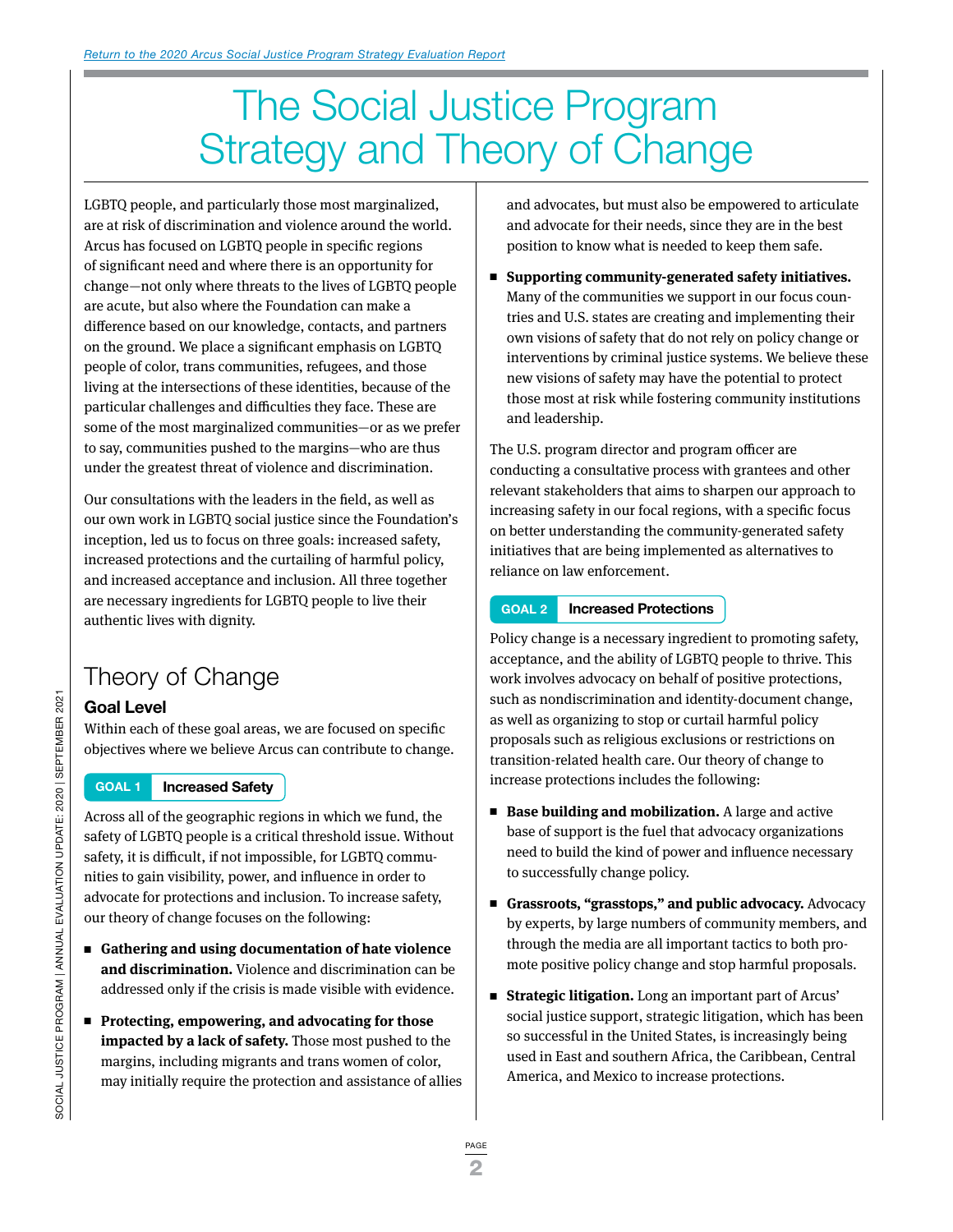#### **GOAL 3 Increased Acceptance and Inclusion**

The Arcus Social Justice Program is working to increase acceptance and inclusion by focusing on two objectives in which we have seen positive outcomes throughout our decades of work.

- Increasing the visibility and influence of faith leaders **and faith messages.** Allied faith leaders command the respect of their congregants, other faith leaders, and public officials. Their words and messages garner the attention of the media, and they are often given their own public platforms through broadcast and online vehicles. Given their influence, it is critical to LGBTQ acceptance, protections, and safety that allied faith leaders be supported in their efforts to speak out to multiple audiences.
- **Improving the accuracy and fairness of media reporting.** Given the pervasiveness of the media and the influence it has, particularly on issues where public opinion is still fluctuating, the Social Justice Program supports efforts to promote fair and accurate reporting through media monitoring, advocacy, and training. Our primary focus is on reporting on trans communities with regard to eliminating misgendering and "dead naming."

Both the Arcus International and U.S. portfolio staff teams are in the process of better defining our faith-related funding. On the international side, we have commissioned an external evaluation of faith efforts in East Africa with the objective of gaining a better understanding of what approaches have been effective. On the U.S. side, the 2019 request for concepts process did not adequately surface requests from faith-based organizations working to advance LGBTQ justice in our focal states. As a result, we are retaining a consultant to conduct a scoping project that will identify potential faith grantees that can be funded in early 2022.

#### **Program-Wide Strategic Objectives**

Across all of these goal areas, and across all of the regions in which we fund, the Arcus Social Justice Program's theory of change points to the following objectives:

#### **Support ecosystems of organizations**

It is rare that one organization by itself brings about impactful change. That is why the Arcus Social Justice Program funds ecosystems of organizations working on the same or similar issues and employing a range of tactics. Many of these groups are based in the U.S. states or in countries that we have prioritized for support. Others are regional or national in scope (in the case of the United States) but are authentically partnering with those closest to the ground.

#### **Support the enablers of policy and social change**

When taken together, the goal-level objectives described in the preceding section comprise, as a group, enablers of change: documentation, base building and mobilization, advocacy, strategic litigation, lifting of pro-LGBTQ faith voices, fair and accurate reporting, and communitygenerated initiatives.

#### **Provide grantees with adequate flexibility**

The opportunities and challenges presented to Arcus grantees change and shift regularly. With a new U.S. administration have come new possibilities and threats. At the state and country levels, well-funded opponents are engaging in multi-issue culture wars that manifest in new policy proposals on a variety of issues. These threats mean that grantees must be able to pivot and flex their priorities and tactics, and therefore their funding must be flexible and sustained. Thus, when possible, the Social Justice Program provides its grantees with multiyear general operating support that takes into account the shifting landscape grantees face but nevertheless advances grantees' missions and plans, as well as Arcus goals and indicators.

We are committed to aligning our funding with our strategic objectives, which means remaining focused on our objectives and engaging in an evaluation process that identifies areas of impact, areas of challenge, learnings, and the need for adjustments when necessary.

### Addressing Strategy Implementation Questions

To ensure that our strategy is on track and advancing, we addressed the following questions to assess whether our funding is focused on the most pressing issues facing our target populations and whether the grantees we support are effectively advancing the goals and objectives of this strategy.

#### **1. How do we know we are focused on the most pressing issues facing LGBTQ people most pushed to the margins in our focus regions?**

In both the development of our strategy and its subsequent implementation, Social Justice Program directors and officers consistently source information and feedback through deep consultation with grantees and other stakeholders. Our efforts balance the need to be disciplined in aligning grants with the objectives of our strategy (as detailed above) and the need to ensure that the assumptions that underpin the strategy are tested for validity throughout the implementation time period. Consultation takes two main forms: 1) retention of consultants to conduct extensive

<sup>3</sup>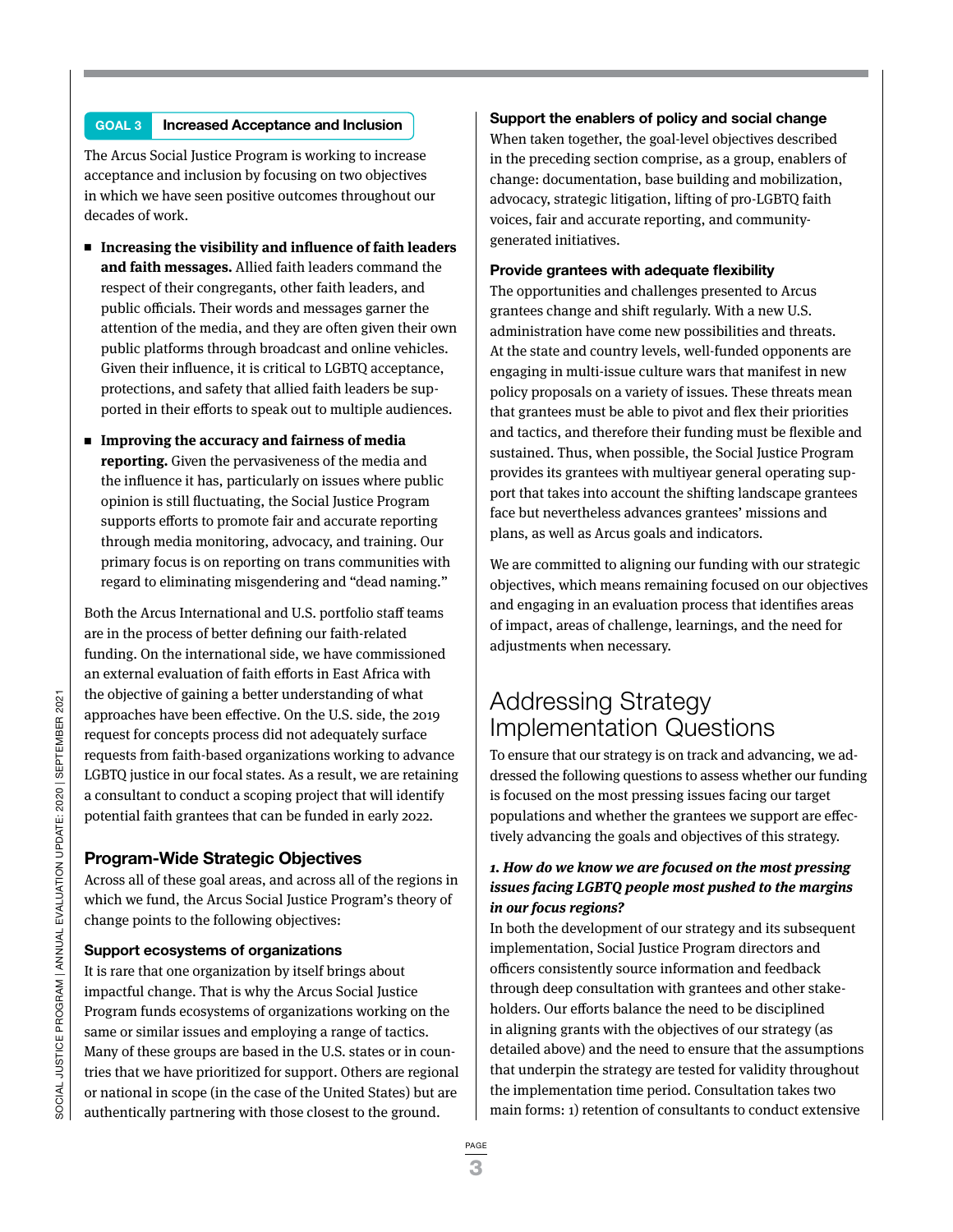research that updates our knowledge of context, threats, and assets and identifies potential grantee partners; and 2) ongoing discussions with grantees, currently via video meetings but normally through site visits and conferences. In addition, meetings with funder colleagues and our involvement in the Global Philanthropy Project and Funders for LGBTQ Issues help us remain current.

In a few instances, we have needed to question our original assumptions or assess progress in specific areas of work to ensure that we are indeed focused on the most pressing issues facing the communities we center. The following are two key examples of this reconsideration:

- In the United States, re-examining whether we are **adequately supporting efforts to advance the safety of LGBTQ people.** Arcus began to implement its strategy in this goal area with a focus on improving anti-LGBTQ violence data gathering and reporting, while also supporting a small number of community-generated safety initiatives. We learned through consultation and through a partnership with the National Coalition of Anti-Violence Projects, a grantee, that while accurate data is important, it is not central to keeping people and communities safe—especially when the main perpetrators of violence include those same public officials who are charged with addressing incidents of violence. As a result, Program Officer Glo Ross conducted an extensive research and consultation process on how grantees and other partners are addressing safety. This recently completed research will be the basis on which the U.S. portfolio team builds out stronger efforts to fund new approaches to safety and adjusts our current goal-level indicators to measure change in this area. Those changes are currently in process and will be completed early in 2022.
- In East Africa, assessing whether faith-related efforts **are advancing acceptance and inclusion.** Faith has been an essential aspect of Arcus' Social Justice Program over the last 15 years, though not outside the United States until 2013. In the countries we fund in Africa, we have supported the work of pro-LGBTQ faith leaders and faith communities to train other clergy in the theological underpinnings of LGBTQ acceptance and how to best support their LGBTQ parishioners, to advocate publicly against hate violence, and to work with public authorities to improve their treatment of LGBTQ people. While we are seeing some positive outcomes from these efforts (e.g., the growth of accepting clergy and faith communities and a decrease in hate violence in one region where a minister spoke out on the radio), it is still unclear whether these in-

terventions are sustainable, particularly those that involve a seemingly never-ending cycle of training activities. As a result, Program Officer Erica Lim commissioned an evaluation to better understand the types of faith-related efforts that can be effective in East Africa. That research has been completed with final recommendations based on those findings available in early 2022.

#### **2. Are the grantees we support advancing the goals and objectives of the strategy?**

Implied in this question is its corollary: are we funding "the right grantees"? In some ways, this question is impossible to answer in the abstract, since it implies knowledge of whether there are other organizations, which if funded, could achieve more. (To be clear, when such organizations come to our attention, we do invite them to apply for funding.) In sum, we believe we are on the correct course, both with regard to the selection of grantees (some of which we funded prior to the adoption of the current strategy, although most of which emerged through the Request for Concepts process in 2019) and the early results they are producing. That said, just as we balance strategy discipline with emerging critical needs, in this context we balance our commitment to building longterm, deep relationships with core partners with the need to reassess the degree of grantees' alignment with our strategy and the need to bring on new partners. For example, in a few cases the U.S. portfolio this year includes transition grants to organizations whose strategy fit isn't as highly aligned as we need it to be. In addition, this year the U.S. portfolio team is recommending the addition of a new grantee that has been able to achieve some impressive outcomes in the areas of base building and civic engagement—two important elements of our protections goal.

In "The Strategy at Work" section of this report, we detail the advances that specific grantees are making in each priority geographic region. Rolling up these outcomes, we have been able to identify the following areas of impact.

#### **GOAL 1 Increased Safety**

■ **Documentation of hate violence.** In the international regions where Arcus works, the Foundation supports a significant number of grantees in documenting incidents of hate violence and then using this data to a) advocate with public officials to prosecute these cases, b) introduce evidence in litigation, and c) present evidence of mistreatment and impunity by criminal justice officials. Some grantees are working closely with public officials to develop protocols for investigating incidents of hate violence. One grantee in Africa developed an app that